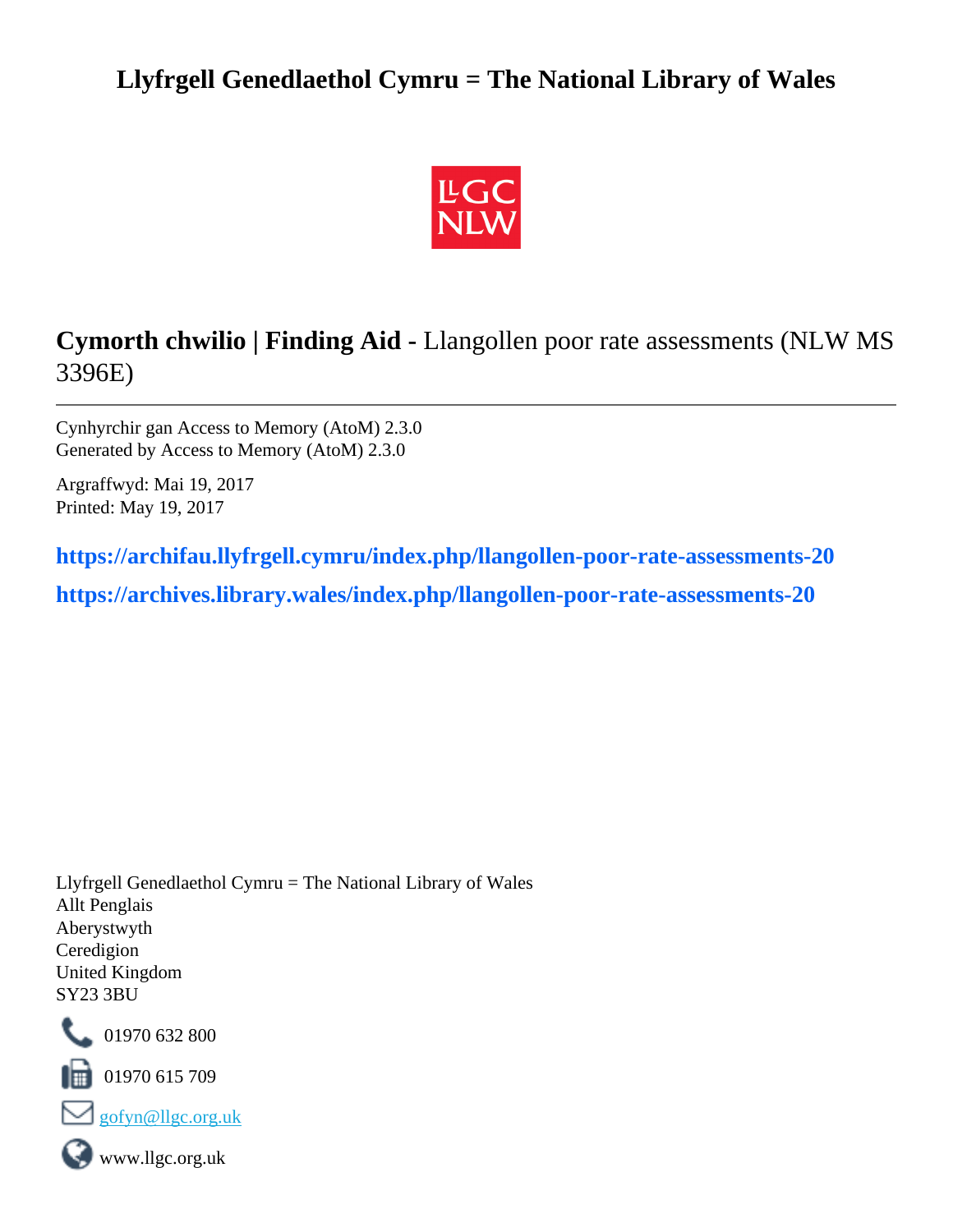# **Tabl cynnwys | Table of contents**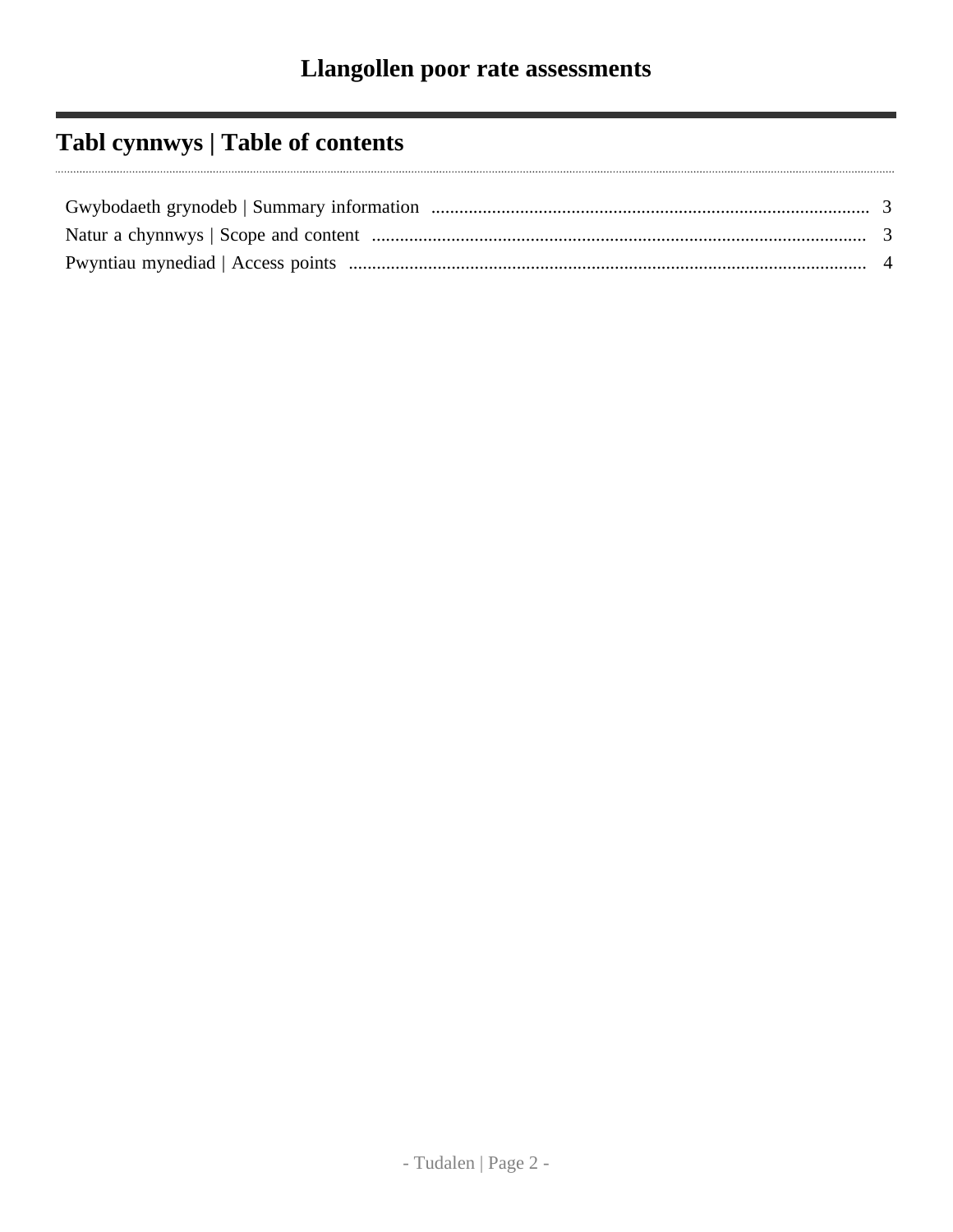## <span id="page-2-0"></span>**Gwybodaeth grynodeb | Summary information**

| <b>Lleoliad   Repository:</b>                                                       | Llyfrgell Genedlaethol Cymru $=$ The National Library of Wales         |
|-------------------------------------------------------------------------------------|------------------------------------------------------------------------|
| <b>Teitl</b>   Title:                                                               | Llangollen poor rate assessments                                       |
| ID:                                                                                 | NLW MS 3396E                                                           |
| Virtua system control<br>number [alternative]:                                      | vtls004334227                                                          |
| <b>GEAC</b> system control<br>number [alternative]:                                 | (WIAbNL)0000334227                                                     |
| <b>Dyddiad</b>   Date:                                                              | 19-20 cents (dyddiad creu   date of creation)                          |
| Lleoliad ffisegol  <br><b>Physical location:</b>                                    | ARCH/MSS (GB0210)                                                      |
| <b>Iaith   Language:</b>                                                            | English                                                                |
| Dyddiadau creu,<br>golygu a dileu   Dates<br>of creation, revision<br>and deletion: |                                                                        |
| <b>Nodyn</b>   <b>Note</b><br>[generalNote]:                                        | See also NLW MSS 3394E-3395E, 3397E-3415E; also NLW MSS<br>3388E-3391E |
| <b>Nodyn</b>   Note<br>[generalNote]:                                               | Preferred citation: NLW MS 3396E                                       |

## <span id="page-2-1"></span>**Natur a chynnwys | Scope and content**

One of twenty-two in a series of assessments for the relief of the poor in the parish of Llangollen, 1895-1897, 1899, 1902-1907, 1909-1914.